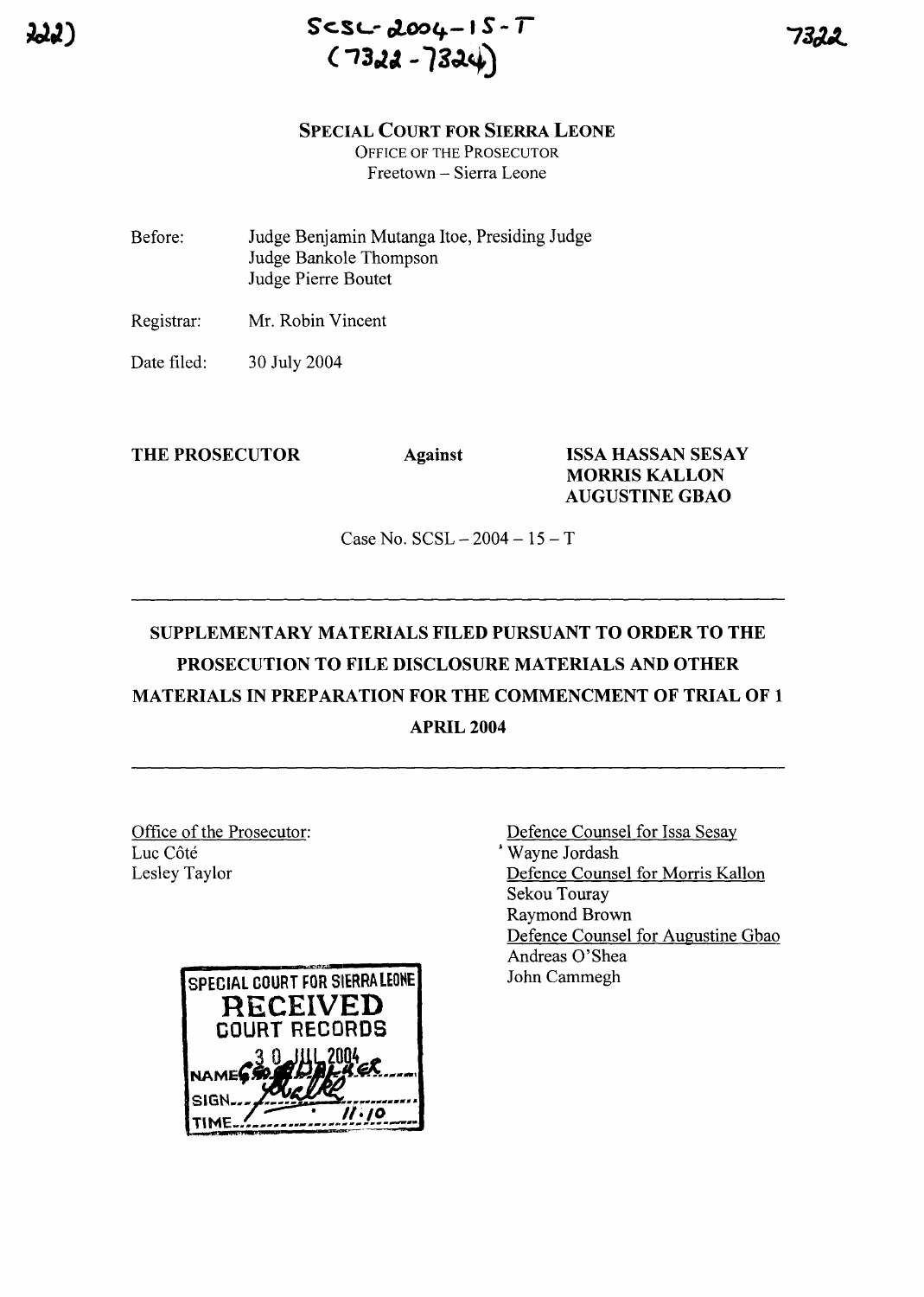SPECIAL COURT FOR SIERRA LEONE OFFICE OF THE PROSECUTOR Freetown - Sierra Leone

#### THE PROSECUTOR

### Against ISSA HASSAN SESAY MORRIS KALLON AUGUSTINE GBAO

Case No.  $SCSL - 2004 - 15 - T$ 

## SUPPLEMENTARY MATERIALS FILED PURSUANT TO ORDER TO THE PROSECUTION TO FILE DISCLOSURE MATERIALS AND OTHER MATERIALS IN PREPARATION FOR THE COMMENCMENT OF TRIAL OF 1 APRIL 2004

- 1. On 1 April 2004, the Trial Chamber issued the "Order to the Prosecution to File Disclosure Materials and Other Materials in Preparation for the Commencement of Trial" ("the Order").
- 2. Pursuant to the Trial Chamber's Order, on 26 April 2004, the Prosecution filed a "Witness List" which included a summary of each witness's expected testimony and a "List of Exhibits" along with a copy of most of these exhibits.
- 3. On 11 June 2004 the Prosecution filed copies of 8 additional exhibits that were originally listed but unavailable for disclosure.
- 4. The Prosecution now file 3 CD-roms, being footage from the video cassettes numbered as Exhibit 144 in the Prosecution "List of Exhibits" which, due to technical reasons, have been unavailable to date.